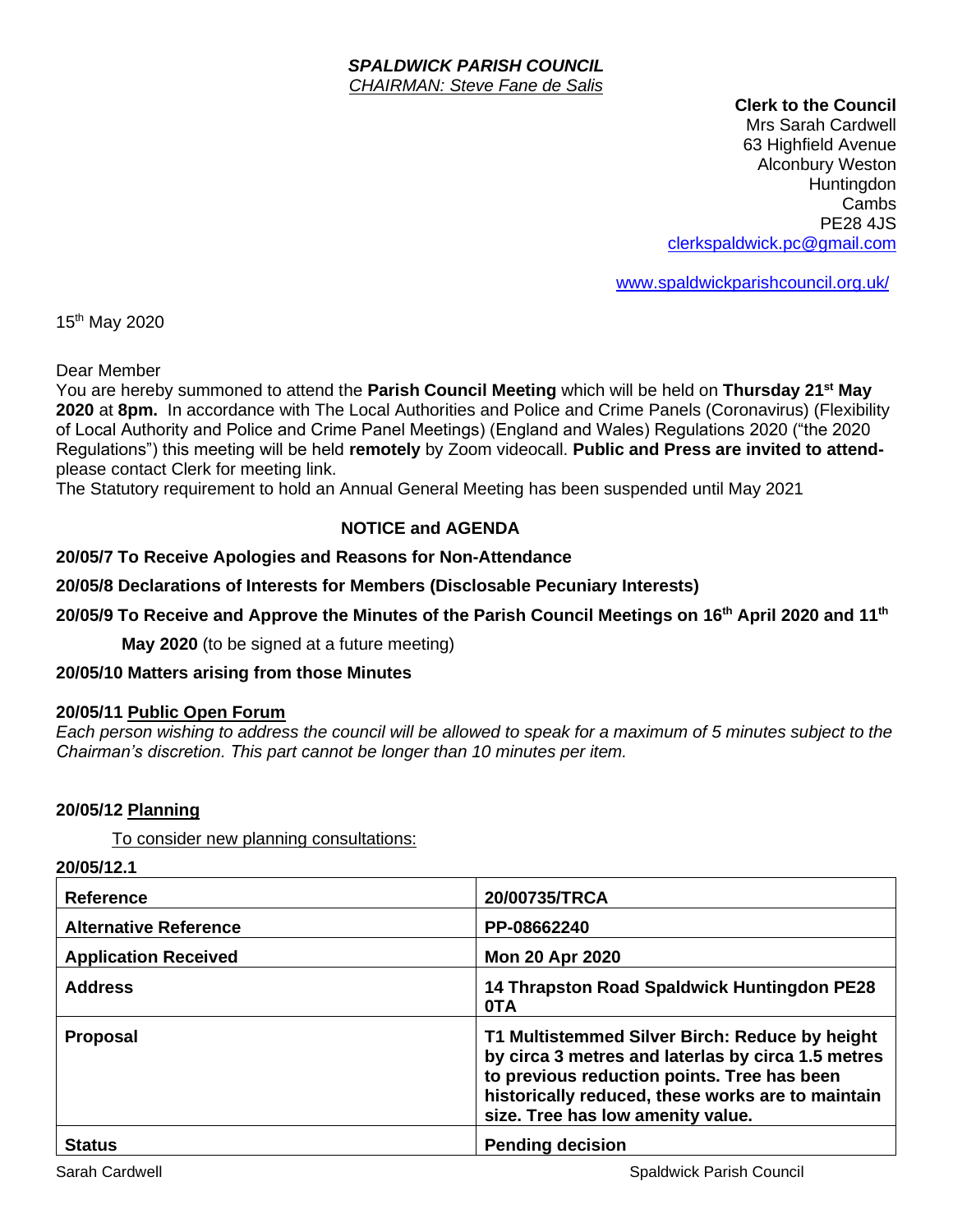| <b>Appeal Status</b>   | <b>Unknown</b> |
|------------------------|----------------|
| <b>Appeal Decision</b> |                |

Determined by planning authority:

| 20/05/12.2                   |                                                                                                                              |
|------------------------------|------------------------------------------------------------------------------------------------------------------------------|
| <b>Reference</b>             | 20/00423/LBC                                                                                                                 |
| <b>Alternative Reference</b> | PP-08542535                                                                                                                  |
| <b>Application Received</b>  | <b>Wed 26 Feb 2020</b>                                                                                                       |
| <b>Address</b>               | 15 High Street Spaldwick Huntingdon PE28 0TD                                                                                 |
| <b>Proposal</b>              | Reduction in length of lean-to roof and<br>associated reduction on footprint on outbuilding<br>1 compared to approved plans. |
| <b>Status</b>                | Approved                                                                                                                     |
| <b>Decision Issued Date</b>  | <b>Tue 05 May 2020</b>                                                                                                       |
| <b>Appeal Status</b>         | <b>Unknown</b>                                                                                                               |
| <b>Appeal Decision</b>       |                                                                                                                              |

(Council views to be received by  $22<sup>nd</sup>$  May)

### **20/05/13 Finance**

- **20/05/13.1** To note: Account balance at 15.05.20: £87253.35. Quarterly reconciliations for 2019-2020 and cashbook at 31.03.20 sent for review on 13.04.20.
- **20/05/13.2** To note deadline extended for approval and submission of annual return to external auditor to July 31<sup>st</sup>. Recommendation from Clerk (following discussion with Chairman) to postpone the Annual Meeting of the Parish Council, on the basis that the AGAR submission and the Internal Audit Report will be completed at the earliest opportunity and presented no later than July 2020 for consideration by Council at a normal meeting, should gatherings be permitted by then, or otherwise at a virtual meeting.
- **20/05/13.3** Internal audit to be conducted remotely and additionally by Zoom video meeting if required.
- **20/05/13.4** To agree to review all policies and procedures by the July meeting of the Council

### **Expenditure for approval 21st May 2020:**

**20/05/13.5** Clerk's wages: £383.28 (S. Cardwell: £311.28 (£22.98 of which is expenses), HMRC £72.00)

- **20/05/13.6** Grafton Projects invoice No: 1/IM8706 for £38.38- relating to the purchase of the Community Room noticeboard. Payment due by 31.05.20
- **20/05/13.7** Reimbursement for Michael Frane for twine to mark out the allotment plots (£11.96) and for chain and locks for the allotment gates  $(E65.98) = E77.94$  total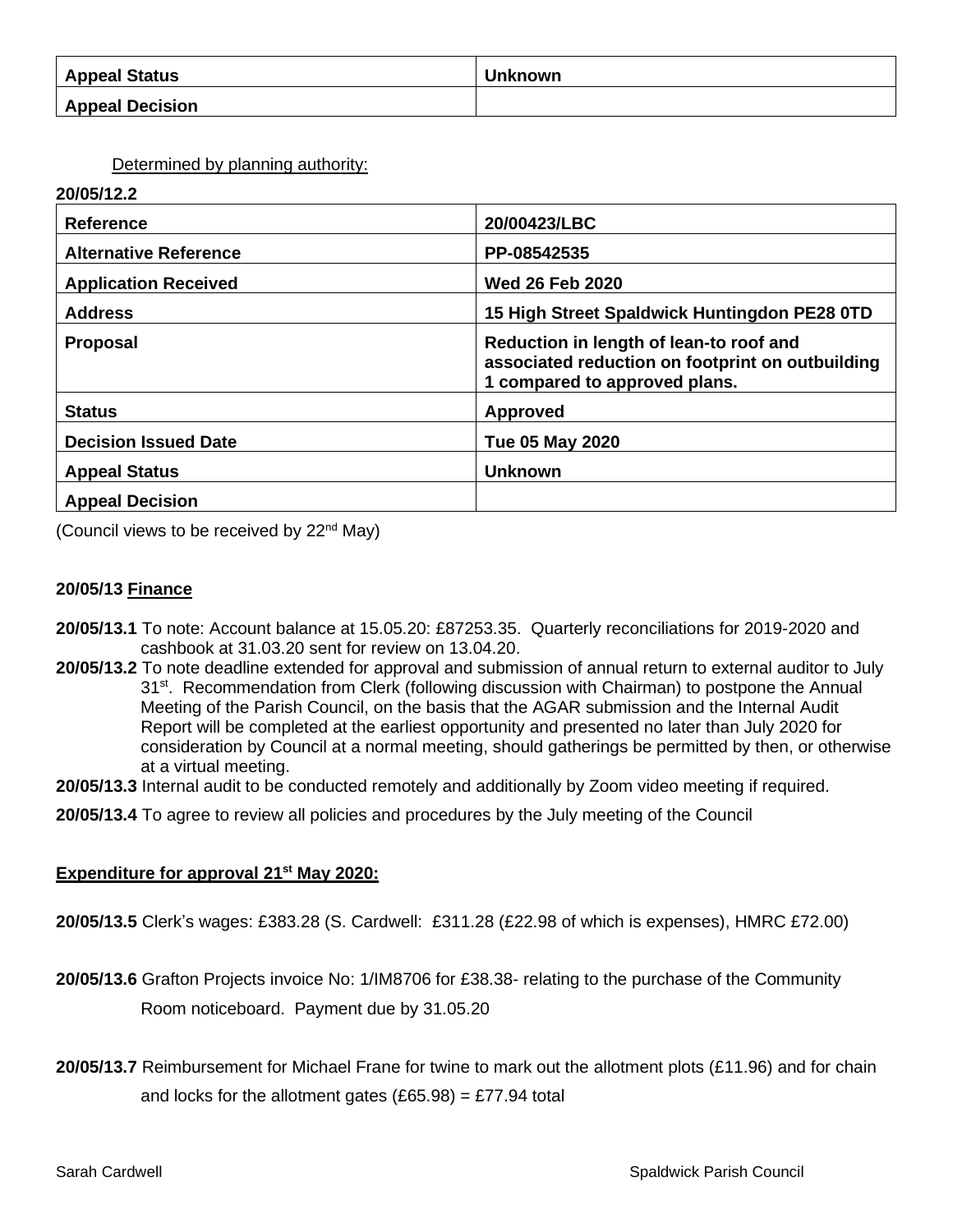- **20/05/13.8** Reimbursement of the planning permission invoice for the Town and Poors allotment field paid by Cllr S Parfrey- £142.00
- **20/05/13.9** Further discussion regarding 3 quotations for painting the play park following inspection by: to clarify exact work to be completed, by which contractor and the timeframe.
- **20/05/13.10** Review of quotations received for a sign for the Community Room- Clerk to provide update
- **20/05/13.11** To note: Remittance advice for 2019/2020 Parish precept: £10, 405.00) (circulated by email 16.04.20)
- **20/05/13.12.** To consider viewing access only for Clerk for the bank accounts to be able to monitor payments independently

# **20/05/14 Assets – Provision/Maintenance**

**20/05/14.1** Monthly Ferriman Road Play Area's Inspection – currently closed due to social distancing **20/05/14.2** Waste Bags in Fuller close- update

## **20/05/15 Highways, footpaths, byways, gritting bin, trees, etc.**

- **20/05/15.1** A resident has raised the issue of motorcyclists using byways during winter months, the signage does not prevent this use; but CCC have indicated that the signs are incorrect and should be changed- update from Cllr S Fane de Salis on initial response received.
- **20/05/15.2** A resident has raised concerns about the location of the Bus Stop on High Street, Parked vehicles cause a problem at this location. A suggestion is to add an additional stop on Stow Road. Update Cllr R Johnson (deferred from previous meeting).
- **20/05/15.3** Update regarding dog poo bag dispensers from Cllr S Jackson-Rimmer.
- **20/05/15.4** Concern from Easton Parish Council regarding footpath FP209/12 which goes directly to the filling station and services area. There are cattle in the field which are protective of their calves (cattle will likely be in the field until the Autumn), walkers to be aware.

### **20/05/16 Community Room**

**20/05/16.1** PAT Testing update from Cllr Pope (deferred from previous meeting).

**20/05/16.2** Update from Cllr Pope regarding timers for radiators in the Community room.

**20/05/16.3** Further Discussion of Defibrillator- update from Cllr Parfrey

**20/05/17** To discuss the possibility of an official domain email address for the Council.

**20/05/18** Any items for the next edition of Spaldwick News